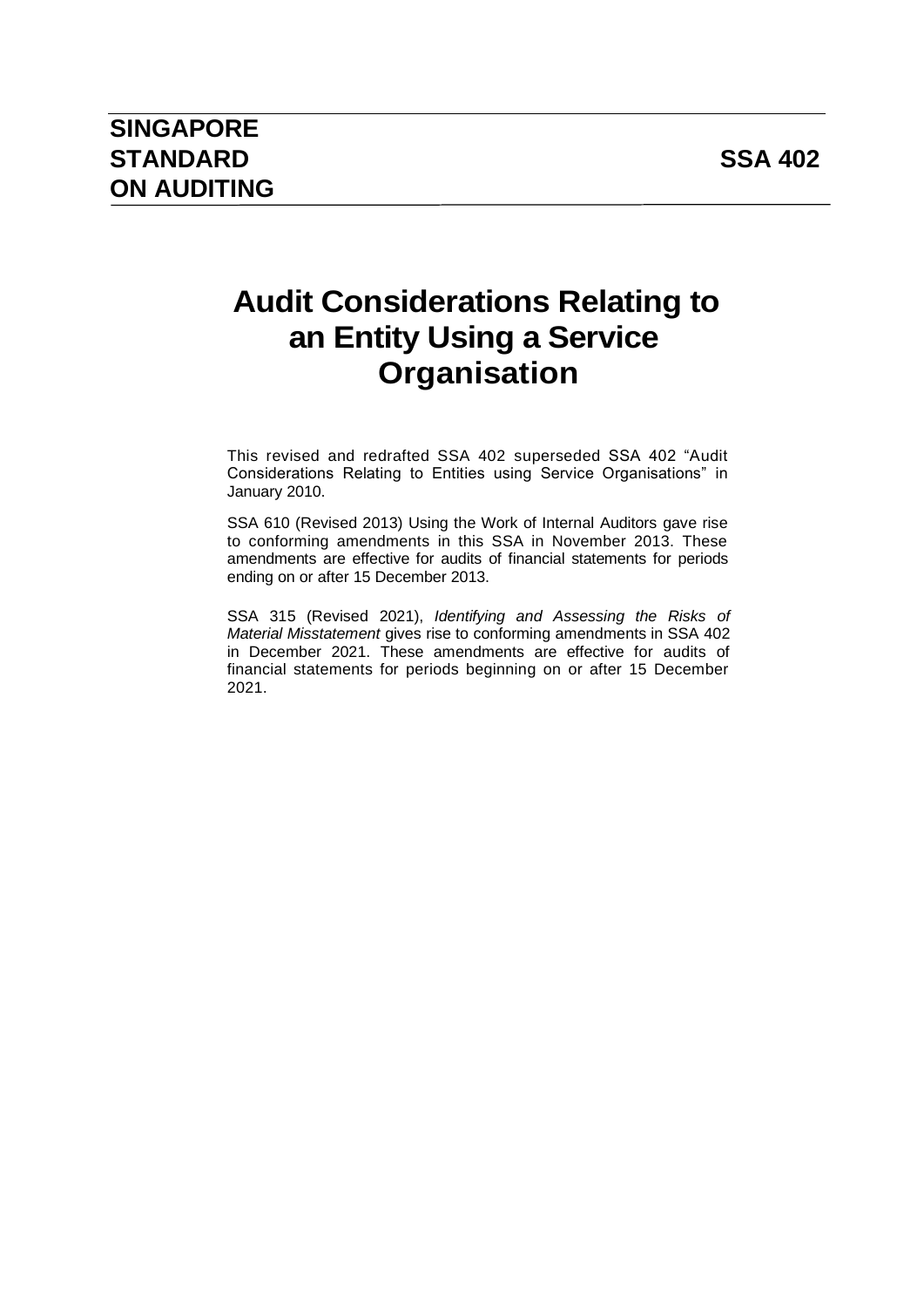# **SINGAPORE STANDARD ON AUDITING 402 AUDIT CONSIDERATIONS RELATING TO AN ENTITY USING A SERVICE ORGANISATION**

(Effective for audits of financial statements for periods beginning on or after 15 December 2021)

# **CONTENTS**

|                                                                                                                                                                                                                 | Paragraphs     |
|-----------------------------------------------------------------------------------------------------------------------------------------------------------------------------------------------------------------|----------------|
| Foreword                                                                                                                                                                                                        |                |
| <b>Introduction</b>                                                                                                                                                                                             |                |
| Scope of this SSA                                                                                                                                                                                               | $1 - 5$        |
| <b>Effective Date</b>                                                                                                                                                                                           | 6              |
| <b>Objectives</b>                                                                                                                                                                                               | $\overline{7}$ |
| <b>Definitions</b>                                                                                                                                                                                              | 8              |
| <b>Requirements</b>                                                                                                                                                                                             |                |
| Obtaining an Understanding of the Services Provided by a Service<br>Organization, Including Internal Control                                                                                                    | $9 - 14$       |
| Responding to the Assessed Risks of Material Misstatement                                                                                                                                                       | $15 - 17$      |
| Type 1 and Type 2 Reports that Exclude the Services of a Subservice<br>Organization                                                                                                                             | 18             |
| Fraud, Non-Compliance with Laws and Regulations and<br>Uncorrected Misstatements in Relation to Activities at the Service<br>Organization                                                                       | 19             |
| Reporting by the User Auditor                                                                                                                                                                                   | $20 - 22$      |
| <b>Application and Other Explanatory Material</b>                                                                                                                                                               |                |
| Obtaining an Understanding of the Services Provided by a Service<br>Organization, Including Internal Control                                                                                                    | $A1 - A23$     |
| Responding to the Assessed Risks of Material Misstatement                                                                                                                                                       | $A24 - A39$    |
| Type 1 and Type 2 Reports that Exclude the Services of a Subservice<br>Organization                                                                                                                             | A40            |
| Fraud, Non-Compliance with Laws and Regulations and Uncorrected<br>Misstatements in Relation to Activities at the Service Organization                                                                          | A41            |
| Reporting by the User Auditor                                                                                                                                                                                   | $A42 - A44$    |
| Singapore Standard on Auditing (SSA) 402 "Audit Considerations Relating to an Entity Using A Service<br>Organisation" should be read in conjunction with SSA 200 "Overall Objectives of the Independent Auditor |                |

and the Conduct of an Audit in Accordance with Singapore Standards on Auditing."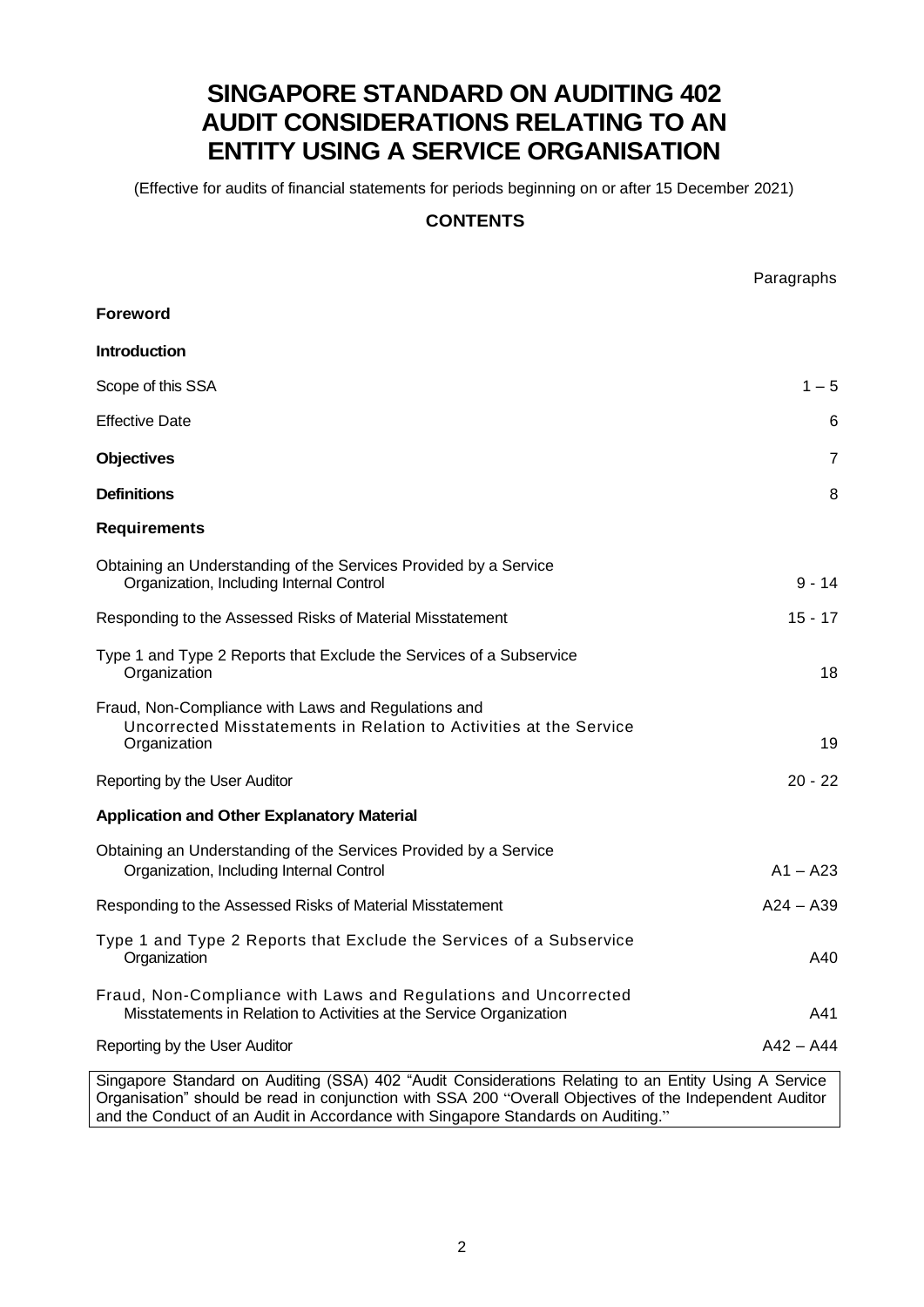# **Audit Considerations Relating to an Entity Using a Service Organisation**

# **Foreword**

This Standard is based on International Standard on Auditing 402.

#### **Introduction**

#### **Scope of this**

#### **SSA**

- 1. This Singapore Standard on Auditing (SSA) deals with the user auditor's responsibility to obtain sufficient appropriate audit evidence when a user entity uses the services of one or more service organizations. Specifically, it expands on how the user auditor applies SSA 315 (Revised  $2021$ <sup>1</sup> and SSA 330<sup>2</sup> in obtaining an understanding of the user entity, including the entity's system of internal control relevant to the preparation of the financial statements, sufficient to identify and assess the risks of material misstatement and in designing and performing further audit procedures responsive to those risks.
- 2. Many entities outsource aspects of their business to organizations that provide services ranging from performing a specific task under the direction of an entity to replacing an entity's entire business units or functions, such as the tax compliance function. Many of the services provided by such organizations are integral to the entity's business operations; however, not all those services are relevant to the audit.
- 3. Services provided by a service organization are relevant to the audit of a user entity's financial statements when those services, and the controls over them, are part of the user entity's information system relevant to the preparation of the financial statements. Most controls at the service organization are likely to be part of the user entity's information system relevant to the preparation of the financial statements, or related controls, such as controls over the safeguarding of assets. A service organization's services are part of a user entity's information system if these services affect any of the following:
	- (a) How information relating to significant classes of transactions, account balances and disclosures flows through the user entity's information system, whether manually or using IT, and whether obtained from within or outside the general ledger and subsidiary. ledgers. This includes when the service organization's services affect how:
		- (i) Transactions of the user entity are initiated, and how information about them is recorded, processed, corrected as necessary, and incorporated in the general ledger and reported in the financial statements; and
		- (ii) Information about events or conditions, other than transactions, is captured, processed and disclosed by the user entity in the financial statements.
	- (b) The accounting records, specific accounts in the user entity's financial statements and other supporting records relating to the flows of information in paragraph 3(a);

<sup>1</sup> SSA 315 (Revised 2021), "*Identifying and Assessing the Risks of Material Misstatement*".

<sup>2</sup> SSA 330, "*The Auditor's Responses to Assessed Risks*".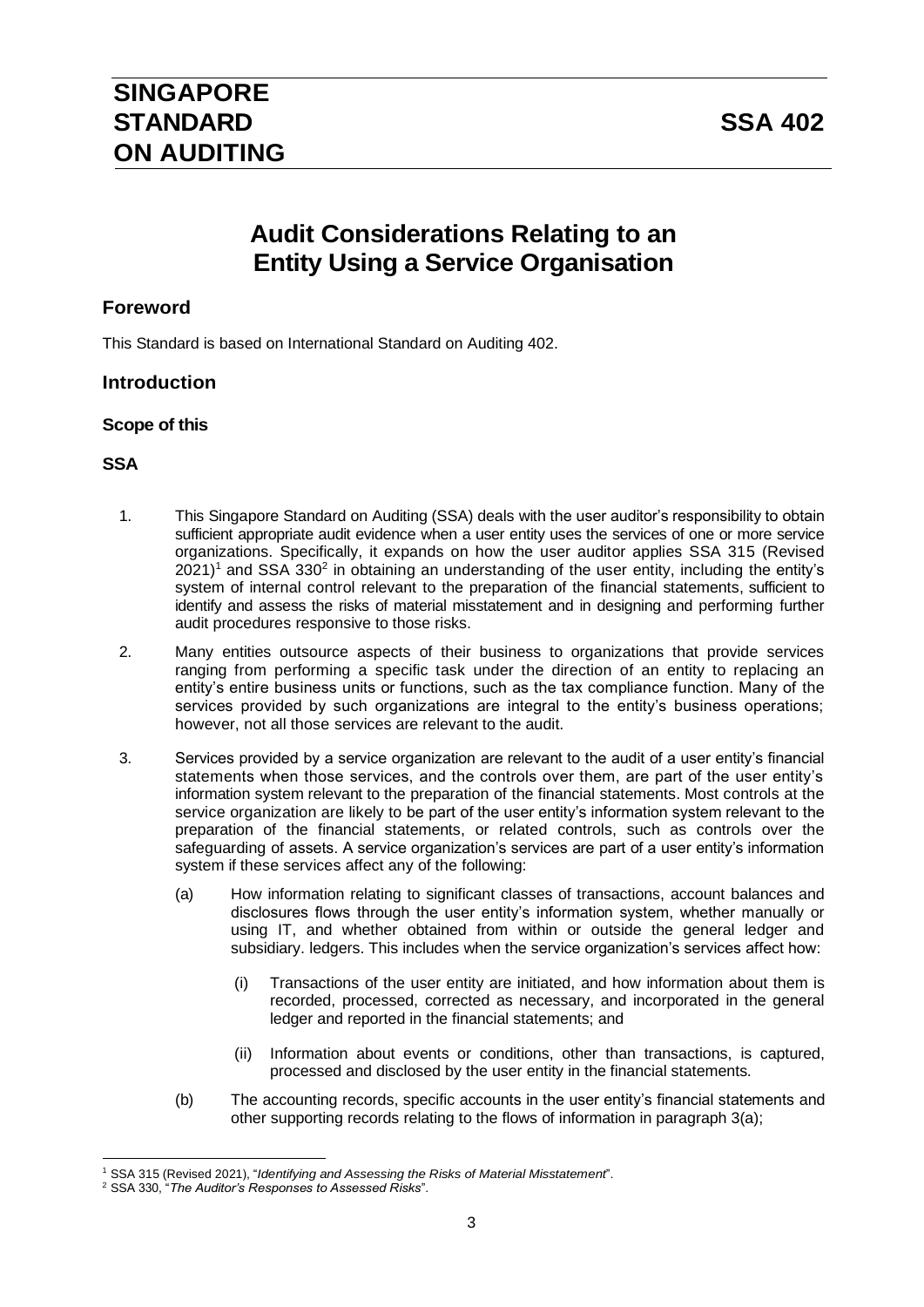- (c) The financial reporting process used to prepare the user entity's financial statements from the records described in paragraph 3(b), including as it relates to disclosures and to accounting estimates relating to significant classes of transactions, account balances and disclosures; and
- (d) The entity's IT environment relevant to (a) to (c) above.
- 4. The nature and extent of work to be performed by the user auditor regarding the services provided by a service organization depend on the nature and significance of those services to the user entity and the relevance of those services to the audit.
- 5. This SSA does not apply to services provided by financial institutions that are limited to processing, for an entity's account held at the financial institution, transactions that are specifically authorized by the entity, such as the processing of checking account transactions by a bank or the processing of securities transactions by a broker. In addition, this SSA does not apply to the audit of transactions arising from proprietary financial interests in other entities, such as partnerships, corporations and joint ventures, when proprietary interests are accounted for and reported to interest holders.

#### **Effective Date**

6. This SSA is effective for audits of financial statements for periods beginning on or after 15 December 2021.

# **Objectives**

- 7. The objectives of the user auditor, when the user entity' uses the services of a service organization, are:
	- (a) To obtain an understanding of the nature and significance of the services provided by the service organization and their effect on the user entity's system of internal control, sufficient to provide an appropriate basis for the identification and assessment of the risks of material misstatement; and
	- (b) To design and perform audit procedures responsive to those risks.

# **Definitions**

- 8. For purposes of the SSAs, the following terms have the meanings attributed below:
	- (a) Complementary user entity controls Controls that the service organization assumes, in the design of its service, will be implemented by user entities, and which, if necessary to achieve control objectives, are identified in the description of its system.
	- (b) Report on the description and design of controls at a service organization (referred to in this SSA as a type 1 report)  $-$  A report that comprises:
		- (i) A description, prepared by management of the service organization, of the service organization's system, control objectives and related controls that have been designed and implemented as at a specified date; and
		- (ii) A report by the service auditor with the objective of conveying reasonable assurance that includes the service auditor's opinion on the description of the service organization's system, control objectives and related controls and the suitability of the design of the controls to achieve the specified control objectives.
	- (c) Report on the description, design, and operating effectiveness of controls at a service organization (referred to in this SSA as a type 2 report)  $-$  A report that comprises:
		- (i) A description, prepared by management of the service organization, of the service organization's system, control objectives and related controls, their design and implementation as at a specified date or throughout a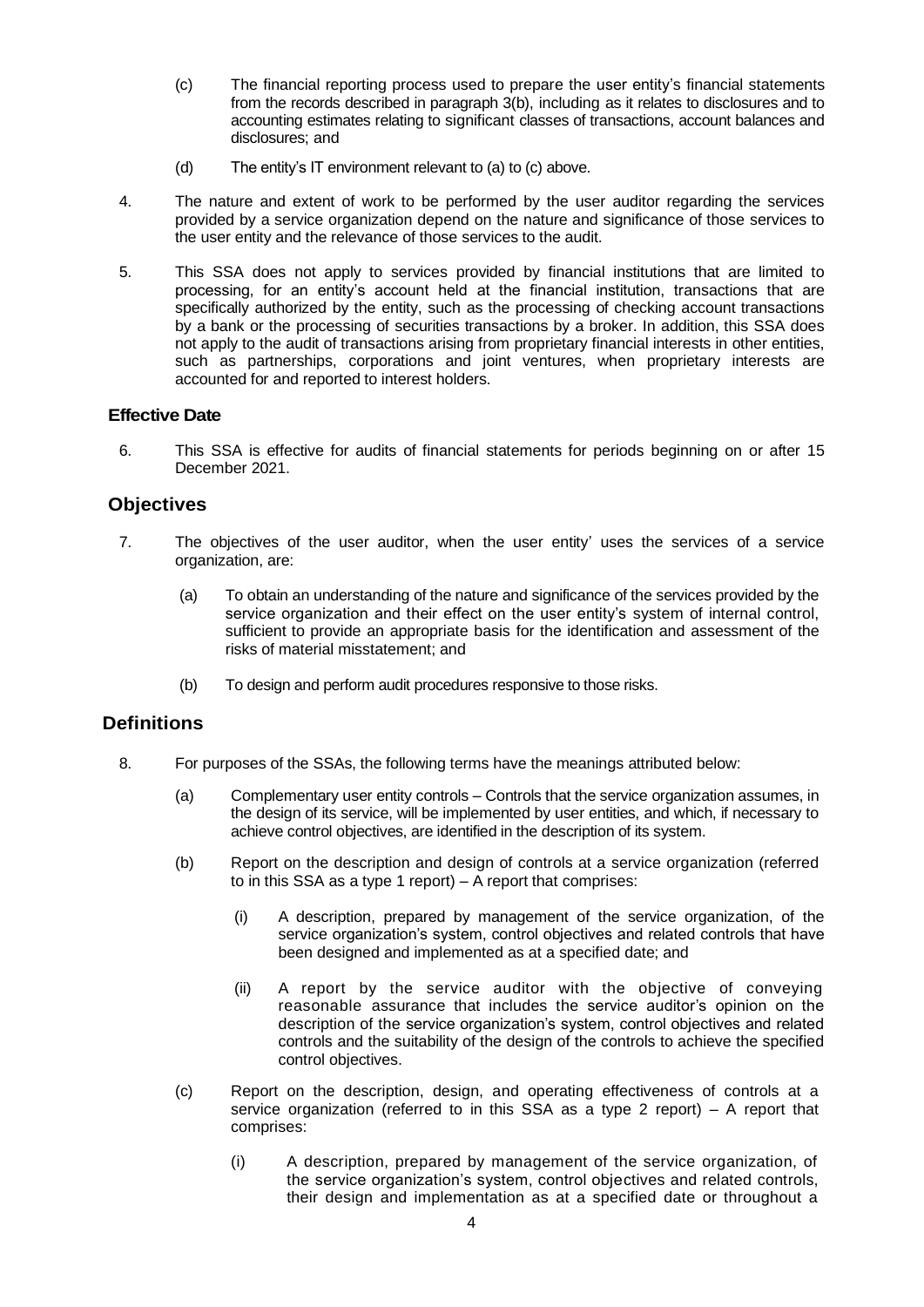specified period and, in some cases, their operating effectiveness throughout a specified period; and

- (ii) A report by the service auditor with the objective of conveying reasonable assurance that includes:
	- a. The service auditor's opinion on the description of the service organization's system, control objectives and related controls, the suitability of the design of the controls to achieve the specified control objectives, and the operating effectiveness of the controls; and
	- b. A description of the service auditor's tests of the controls and the results thereof.
- (d) Service auditor An auditor who, at the request of the service organization, provides an assurance report on the controls of a service organization.
- (e) Service organization A third-party organization (or segment of a third-party organization) that provides services to user entities that are part of those entities' information systems relevant to financial reporting.
- (f) Service organization's system The policies and procedures designed, implemented and maintained by the service organization to provide user entities with the services covered by the service auditor's report.
- (g) Subservice organization A service organization used by another service organization to perform some of the services provided to user entities that are part of those user entities' information systems relevant to financial reporting.
- (h) User auditor An auditor who audits and reports on the financial statements of a user entity.
- (i) User entity An entity that uses a service organization and whose financial statements are being audited.

# **Requirements**

#### **Obtaining an Understanding of the Services Provided by a Service Organization, Including Internal Control**

- 9. When obtaining an understanding of the user entity in accordance with SSA 315 (Revised  $2021$ <sup>3</sup>, the user auditor shall obtain an understanding of how a user entity uses the services of a service organization in the user entity's operations, including: (Ref: Para. A1-A2)
	- (a) The nature of the services provided by the service organization and the significance of those services to the user entity, including the effect thereof on the user entity's internal control; (Ref: Para. A3-A5)
	- (b) The nature and materiality of the transactions processed or accounts or financial reporting processes affected by the service organization; (Ref: Para. A6)
	- (c) The degree of interaction between the activities of the service organization and those of the user entity; and (Ref: Para. A7)
	- (d) The nature of the relationship between the user entity and the service organization, including the relevant contractual terms for the activities undertaken by the service organization. (Ref: Para. A8-A11)

<sup>3</sup> SSA 315 (Revised 2021), paragraph 19.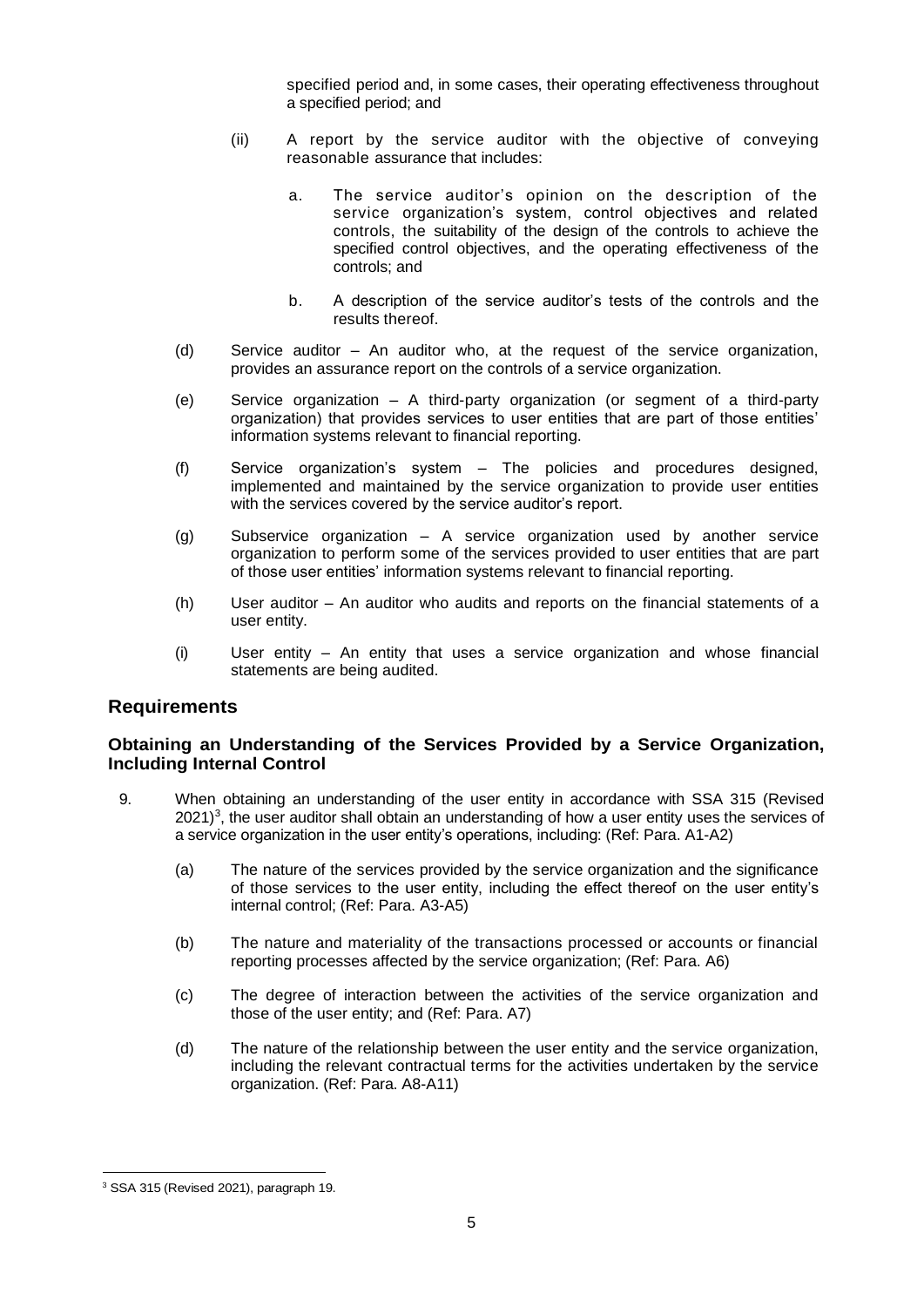- 10. When obtaining an understanding of the entity's system of internal control in accordance with SSA 315 (Revised 2021), the user auditor shall identify controls in the control activities component $4$  at the user entity, from those that relate to the services provided by the service organization, including those that are applied to the transactions processed by the service organization, and evaluate their design and determine whether they have been implemented<sup>5</sup>. (Ref: Para. A12-A14)
- 11. The user auditor shall determine whether a sufficient understanding of the nature and significance of the services provided an appropriate basis by the service organization and their effect on the user entity's system of internal control has been obtained to provide an appropriate basis for the identification and assessment of the risks of material misstatement.
- 12. If the user auditor is unable to obtain a sufficient understanding from the user entity, the user auditor shall obtain that understanding from one or more of the following procedures:
	- (a) Obtaining a type 1 or type 2 report, if available;
	- (b) Contacting the service organization, through the user entity, to obtain specific information;
	- (c) Visiting the service organization and performing procedures that will provide the necessary information about the relevant controls at the service organization; or
	- (d) Using another auditor to perform procedures that will provide the necessary information about the relevant controls at the service organization. (Ref: Para. A15- A20)

*Using a Type 1 or Type 2 Report to Support the User Auditor's Understanding of the Service Organization*

- 13. In determining the sufficiency and appropriateness of the audit evidence provided by a type 1 or type 2 report, the user auditor shall be satisfied as to:
	- (a) The service auditor's professional competence and independence from the service organization; and
	- (b) The adequacy of the standards under which the type 1 or type 2 report was issued. (Ref: Para. A 21)
- 14. If the user auditor plans to use a type 1 or type 2 report as audit evidence to support the user auditor's understanding about the design and implementation of controls at the service organization, the user auditor shall:
	- (a) Evaluate whether the description and design of controls at the service organization is at a date or for a period that is appropriate for the user auditor's purposes;
	- (b) Evaluate the sufficiency and appropriateness of the evidence provided by the report for the understanding of the controls at the service organisation; and
	- (c) Determine whether complementary user entity controls identified by the service organization are relevant to the user entity and, if so, obtain an understanding of whether the user entity has designed and implemented such controls. (Ref: Para. A22-A23)

<sup>4</sup> SSA 315 (Revised 2021), paragraphs 26(a)

<sup>5</sup> SSA 315 (Revised 2021), paragraph 26(d)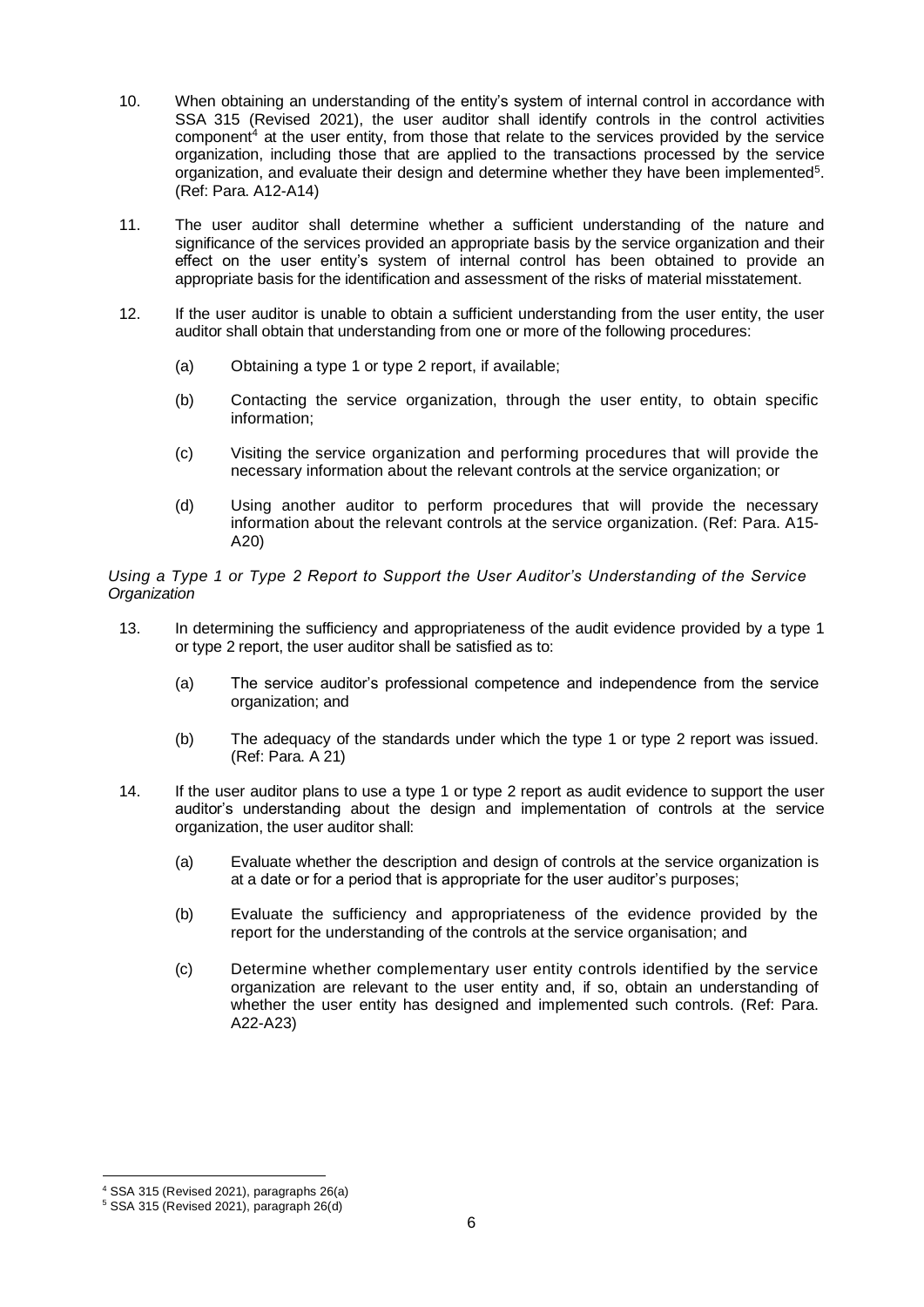# **Responding to the Assessed Risks of Material Misstatement**

- 15. In responding to assessed risks in accordance with SSA 330, the user auditor shall:
	- (a) Determine whether sufficient appropriate audit evidence concerning the relevant financial statement assertions is available from records held at the user entity; and, if not,
	- (b) Perform further audit procedures to obtain sufficient appropriate audit evidence or use another auditor to perform those procedures at the service organization on the user auditor's behalf. (Ref: Para. A24-A28)

#### *Tests of Controls*

- 16. When the user auditor's risk assessment includes an expectation that controls at the service organization are operating effectively, the user auditor shall obtain audit evidence about the operating effectiveness of those controls from one or more of the following procedures:
	- (a) Obtaining a type 2 report, if available;
	- (b) Performing appropriate tests of controls at the service organization; or
	- (c) Using another auditor to perform tests of controls at the service organization on behalf of the user auditor. (Ref: Para. A29-A30)

Using a Type 2 Report as Audit Evidence that Controls at the Service Organization Are Operating **Effectively** 

- 17. If, in accordance with paragraph 16(a), the user auditor plans to use a type 2 report as audit evidence that controls at the service organization are operating effectively, the user auditor shall determine whether the service auditor's report provides sufficient appropriate audit evidence about the effectiveness of the controls to support the user auditor's risk assessment by:
	- (a) Evaluating whether the description, design and operating effectiveness of controls at the service organization is at a date or for a period that is appropriate for the user auditor's purposes;
	- (b) Determining whether complementary user entity controls identified by the service organization are relevant to the user entity and, if so, obtaining an understanding of whether the user entity has designed and implemented such controls and, if so, testing their operating effectiveness;
	- (c) Evaluating the adequacy of the time period covered by the tests of controls and the time elapsed since the performance of the tests of controls; and
	- (d) Evaluating whether the tests of controls performed by the service auditor and the results thereof, as described in the service auditor's report, are relevant to the assertions in the user entity's financial statements and provide sufficient appropriate audit evidence to support the user auditor's risk assessment. (Ref: Para. A31-A39)

#### **Type 1 and Type 2 Reports that Exclude the Services of a Subservice Organization**

18. If the user auditor plans to use a type 1 or a type 2 report that excludes the services provided by a subservice organization and those services are relevant to the audit of the user entity's financial statements, the user auditor shall apply the requirements of this SSA with respect to the services provided by the subservice organization. (Ref: Para. A40)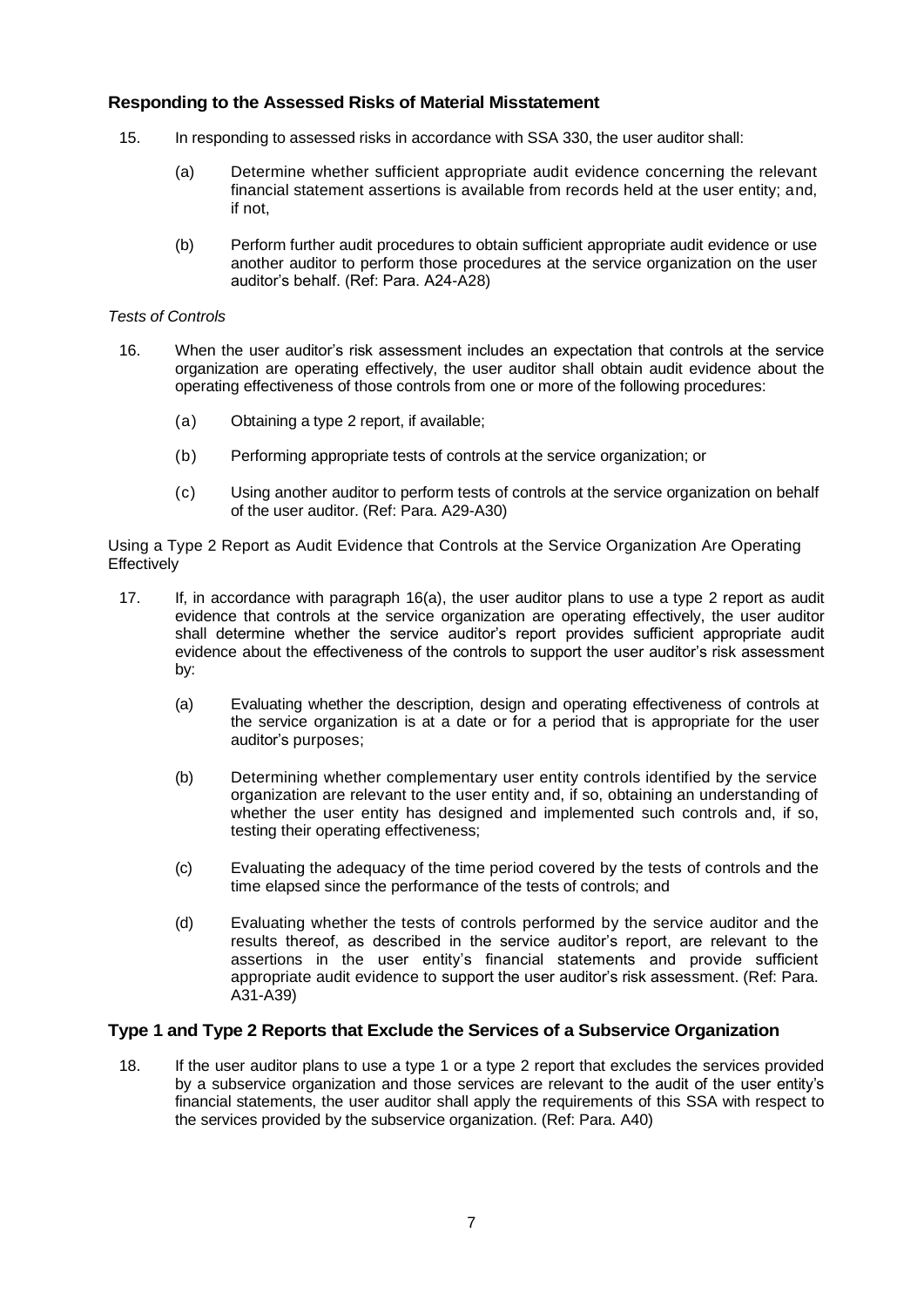#### **Fraud, Non-Compliance with Laws and Regulations and Uncorrected Misstatements in Relation to Activities at the Service Organization**

19. The user auditor shall inquire of management of the user entity whether the service organization has reported to the user entity, or whether the user entity is otherwise aware of, any fraud, non-compliance with laws and regulations or uncorrected misstatements affecting the financial statements of the user entity. The user auditor shall evaluate how such matters affect the nature, timing and extent of the user auditor's further audit procedures, including the effect on the user auditor's conclusions and user auditor's report. (Ref: Para. A41)

#### **Reporting by the User Auditor**

- 20. The user auditor shall modify the opinion in the user auditor's report in accordance with SSA 705<sup>6</sup> if the user auditor is unable to obtain sufficient appropriate audit evidence regarding the services provided by the service organization relevant to the audit of the user entity's financial statements. (Ref: Para. A42)
- 21. The user auditor shall not refer to the work of a service auditor in the user auditor's report containing an unmodified opinion unless required by law or regulation to do so. If such reference is required by law or regulation, the user auditor's report shall indicate that the reference does not diminish the user auditor's responsibility for the audit opinion. (Ref: Para. A43)
- 22. If reference to the work of a service auditor is relevant to an understanding of a modification to the user auditor's opinion, the user auditor's report shall indicate that such reference does not diminish the user auditor's responsibility for that opinion. (Ref: Para. A44)

\*\*\*

# **Application and Other Explanatory Material**

#### **Obtaining an Understanding of the Services Provided by a Service Organization, Including Internal Control**

*Sources of Information* (Ref: Para. 9)

- A1. Information on the nature of the services provided by a service organization may be available from a wide variety of sources, such as:
	- User manuals
	- System overviews.
	- Technical manuals.
	- The contract or service level agreement between the user entity and the service organization.
	- Reports by service organizations, the internal audit function or regulatory authorities on controls at the service organization.
	- Reports by the service auditor, including management letters, if available.
- A2. Knowledge obtained through the user auditor's experience with the service organization, for example through experience with other audit engagements, may also be helpful in obtaining an understanding of the nature of the services provided by the service organization. This may be particularly helpful if the services and controls at the service organization over those services are highly standardized.

<sup>6</sup> SSA 705, "*Modifications to the Opinion in the Independent Auditor's Report*," paragraph 6.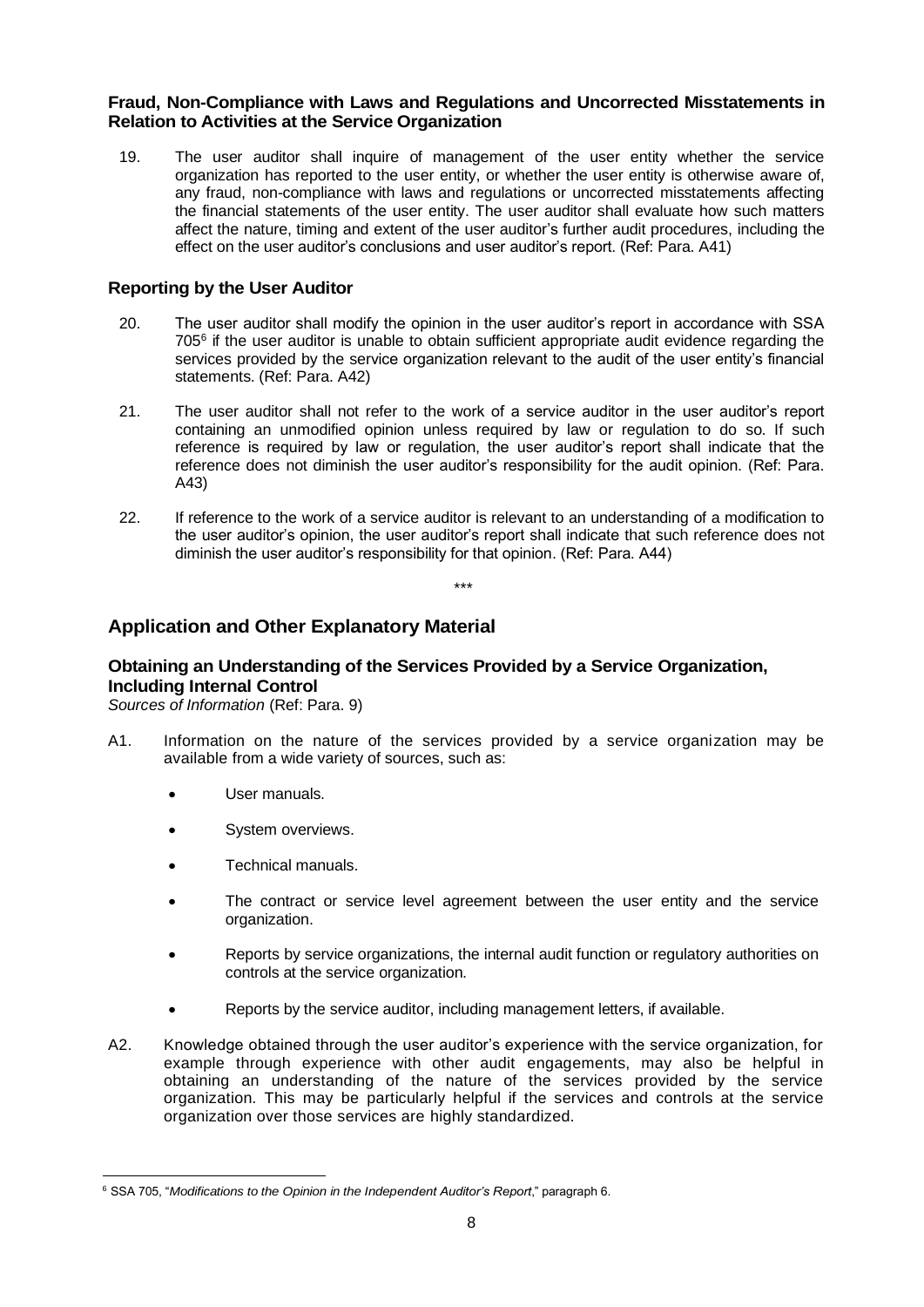#### *Nature of the Services Provided by the Service Organization (Ref: Para. 9(a))*

- A3. A user entity may use a service organization such as one that processes transactions and maintains related accountability, or records transactions and processes related data. Service organizations that provide such services include, for example, bank trust departments that invest and service assets for employee benefit plans or for others; mortgage bankers that service mortgages for others; and application service providers that provide packaged software applications and a technology environment that enables customers to process financial and operational transactions.
- A4. Examples of service organization services that are relevant to the audit include:
	- Maintenance of the user entity's accounting records.
	- Management of assets.
	- Initiating, recording or processing transactions as agent of the user entity.

Considerations Specific to Smaller Entities

A5. Smaller entities may use external bookkeeping services ranging from the processing of certain transactions (for example, payment of payroll taxes) and maintenance of their accounting records to the preparation of their financial statements. The use of such a service organization for the preparation of its financial statements does not relieve management of the smaller entity and, where appropriate, those charged with governance of their responsibilities for the financial statements<sup>7</sup>.

#### *Nature and Materiality of Transactions Processed by the Service Organization (Ref: Para. 9(b))*

A6. A service organization may establish policies and procedures that affect the user entity's internal control. These policies and procedures are at least in part physically and operationally separate from the user entity. The significance of the controls of the service organization to those of the user entity depends on the nature of the services provided by the service organization, including the nature and materiality of the transactions it processes for the user entity. In certain situations, the transactions processed and the accounts affected by the service organization may not appear to be material to the user entity's financial statements, but the nature of the transactions processed may be significant and the user auditor may determine that an understanding of those controls is necessary in the circumstances.

#### *The Degree of Interaction between the Activities of the Service Organization and the User Entity (Ref: Para. 9(c))*

A7. The significance of the controls of the service organization to those of the user entity also depends on the degree of interaction between its activities and those of the user entity. The degree of interaction refers to the extent to which a user entity is able to and elects to implement effective controls over the processing performed by the service organization. For example, a high degree of interaction exists between the activities of the user entity and those at the service organization when the user entity authorizes transactions and the service organization processes and does the accounting for those transactions. In these circumstances, it may be practicable for the user entity to implement effective controls over those transactions. On the other hand, when the service organization initiates or initially records, processes, and does the accounting for the user entity's transactions, there is a lower degree of interaction between the two organizations. In these circumstances, the user entity may be unable to, or may elect not to, implement effective controls over these transactions at the user entity and may rely on controls at the service organization.

<sup>7</sup> SSA 200, "*Overall Objectives of the Independent Auditor and the Conduct of an Audit in Accordance with Singapore Standards on Auditing*," paragraphs 4 and A2-A3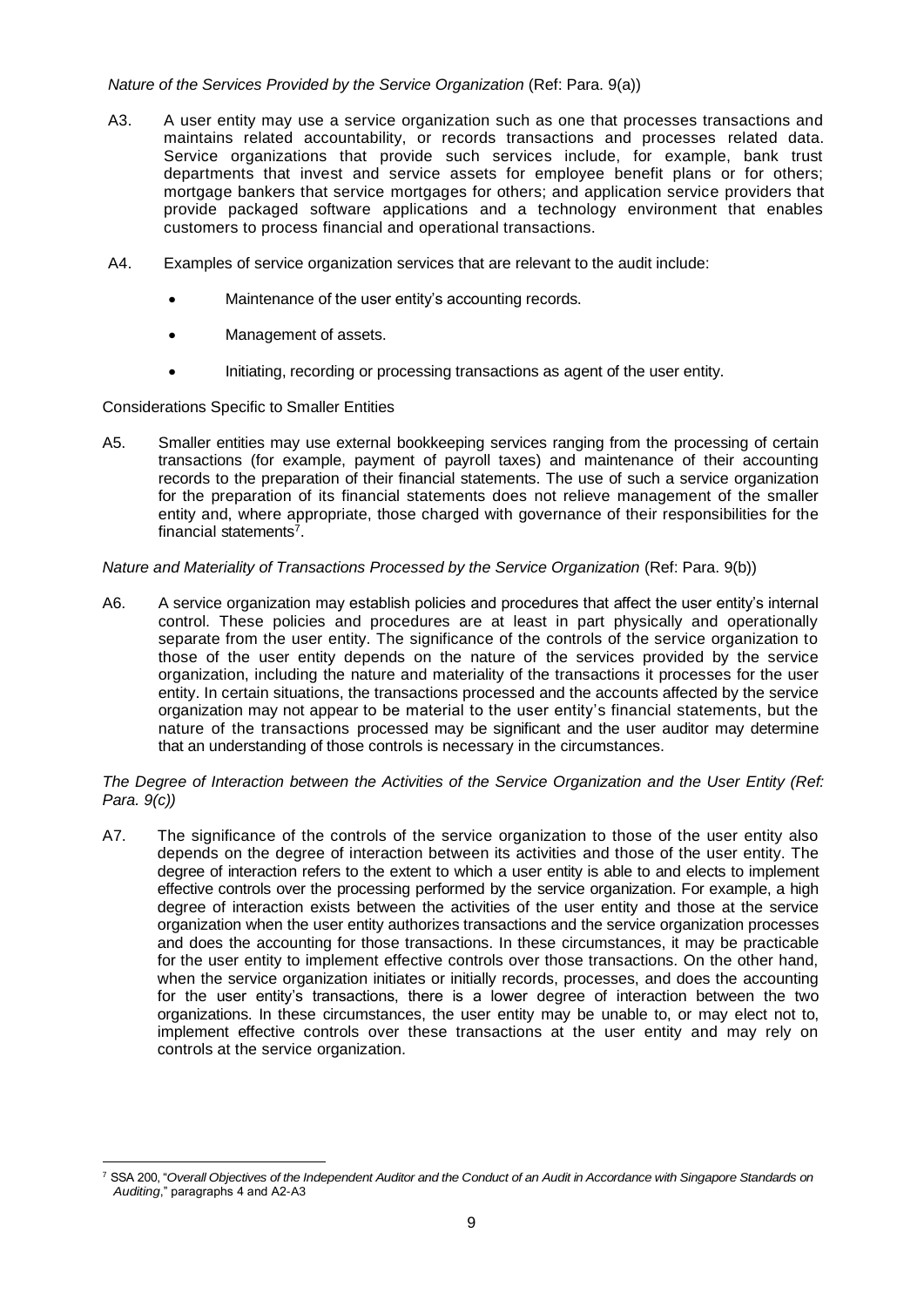#### *Nature of the Relationship between the User Entity and the Service Organization (Ref: Para. 9(d))*

- A8. The contract or service level agreement between the user entity and the service organization may provide for matters such as:
	- The information to be provided to the user entity and responsibilities for initiating transactions relating to the activities undertaken by the service organization;
	- The application of requirements of requlatory bodies concerning the form of records to be maintained, or access to them;
	- The indemnification, if any, to be provided to the user entity in the event of a performance failure;
	- Whether the service organization will provide a report on its controls and, if so, whether such report would be a type 1 or type 2 report;
	- Whether the user auditor has rights of access to the accounting records of the user entity maintained by the service organization and other information necessary for the conduct of the audit; and
	- Whether the agreement allows for direct communication between the user auditor and the service auditor.
- A9. There is a direct relationship between the service organization and the user entity and between the service organization and the service auditor. These relationships do not necessarily create a direct relationship between the user auditor and the service auditor. When there is no direct relationship between the user auditor and the service auditor, communications between the user auditor and the service auditor are usually conducted through the user entity and the service organization. A direct relationship may also be created between a user auditor and a service auditor, taking into account the relevant ethical and confidentiality considerations. A user auditor, for example, may use a service auditor to perform procedures on the user auditor's behalf, such as:
	- (a) Tests of controls at the service organization; or
	- (b) Substantive procedures on the user entity's financial statement transactions and balances maintained by a service organization.

Considerations Specific to Public Sector Entities

- A10. Public sector auditors generally have broad rights of access established by legislation. However, there may be situations where such rights of access are not available, for example when the service organization is located in a different jurisdiction. In such cases, a public sector auditor may need to obtain an understanding of the legislation applicable in the different jurisdiction to determine whether appropriate access rights can be obtained. A public sector auditor may also obtain or ask the user entity to incorporate rights of access in any contractual arrangements between the user entity and the service organization.
- A11. Public sector auditors may also use another auditor to perform tests of controls or substantive procedures in relation to compliance with law, regulation or other authority.

*Understanding the Controls Relating to Services Provided by the Service Organization (Ref: Para. 10)*

A12. The user entity may establish controls over the service organization's services that may be tested by the user auditor and that may enable the user auditor to conclude that the user entity's controls are operating effectively for some or all of the related assertions, regardless of the controls in place at the service organization. If a user entity, for example, uses a service organization to process its payroll transactions, the user entity may establish controls over the submission and receipt of payroll information that could prevent or detect material misstatements. These controls may include: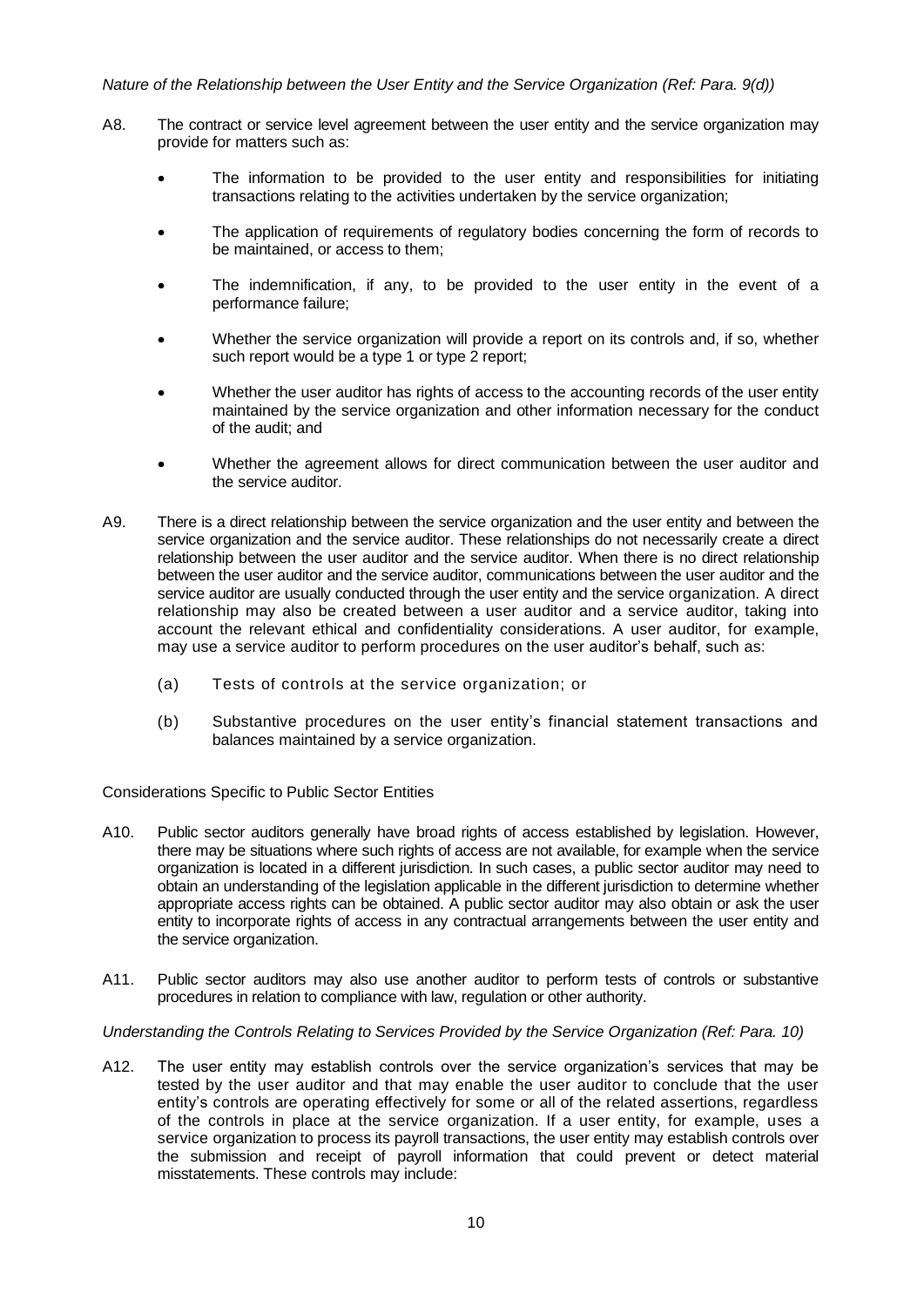- Comparing the data submitted to the service organization with reports of information received from the service organization after the data has been processed.
- Recomputing a sample of the payroll amounts for clerical accuracy and reviewing the total amount of the payroll for reasonableness.
- A13. In this situation, the user auditor may perform tests of the user entity's controls over payroll processing that would provide a basis for the user auditor to conclude that the user entity's controls are operating effectively for the assertions related to payroll transactions.
- A14. As noted in SSA 315 (Revised 2021)<sup>8</sup> in respect of some risks, the user auditor may judge that it is not possible or practicable to obtain sufficient appropriate audit evidence only from substantive procedures. Such risks may relate to the inaccurate or incomplete recording of routine and significant classes of transactions and account balances, the characteristics of which often permit highly automated processing with little or no manual intervention. Such automated processing characteristics may be particularly present when the user entity uses service organizations. In such cases, the user entity's controls over such risks are relevant to the audit and the user auditor is required to obtain an understanding of, and to evaluate, such controls in accordance with paragraphs 9 and 10 of this SSA.

*Further Procedures When a Sufficient Understanding Cannot Be Obtained from the User Entity*  (Ref: Para. 12)

- A15. The user auditor's decision as to which procedure, individually or in combination, in paragraph 12 to undertake, in order to obtain the information necessary to provide a basis for the identification and assessment of the risks of material misstatement in relation to the user entity's use of the service organization, may be influenced by such matters as:
	- The size of both the user entity and the service organization;
	- The complexity of the transactions at the user entity and the complexity of the services provided by the service organization;
	- The location of the service organization (for example, the user auditor may decide to use another auditor to perform procedures at the service organization on the user auditor's behalf if the service organization is in a remote location);
	- Whether the procedure(s) is expected to effectively provide the user auditor with sufficient appropriate audit evidence; and
	- The nature of the relationship between the user entity and the service organization.
- A16. A service organization may engage a service auditor to report on the description and design of its controls (type 1 report) or on the description and design of its controls and their operating effectiveness (type 2 report). Type 1 or type 2 reports may be issued under [proposed] Singapore Standard on Assurance Engagements (SSAE) 3402<sup>9</sup> or under standards established by an authorized or recognized standards setting organization (which may identify them by different names, such as Type A or Type B reports).
- A17. The availability of a type 1 or type 2 report will generally depend on whether the contract between a service organization and a user entity includes the provision of such a report by the service organization. A service organization may also elect, for practical reasons, to make a type 1 or type 2 report available to the user entities. However, in some cases, a type 1 or type 2 report may not be available to user entities.

<sup>8</sup> SSA 315 (Revised 2021), paragraph 33.

<sup>9</sup> SSAE 3402, "*Assurance Reports on Controls at a Service Organization*".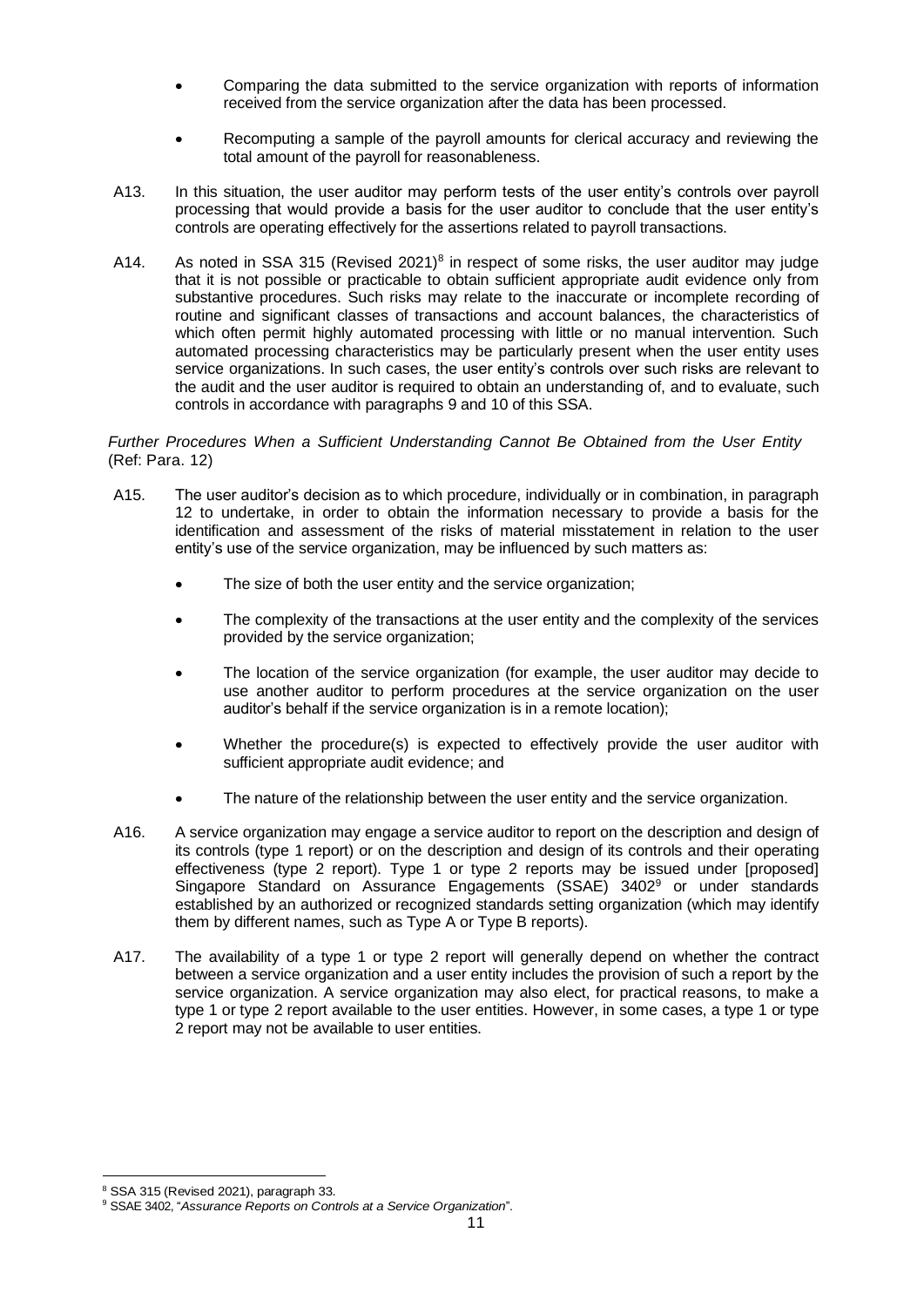- A18. In some circumstances, a user entity may outsource one or more significant business units or functions, such as its entire tax planning and compliance functions, or finance and accounting or the controllership function to one or more service organizations. As a report on controls at the service organization may not be available in these circumstances, visiting the service organization may be the most effective procedure for the user auditor to gain an understanding of controls at the service organization, as there is likely to be direct interaction of management of the user entity with management at the service organization.
- A19. Another auditor may be used to perform procedures that will provide the necessary information about the relevant controls at the service organization related to services provided to the user entity. If a type 1 or type 2 report has been issued, the user auditor may use the service auditor to perform these procedures as the service auditor has an existing relationship with the service organization. The user auditor using the work of another auditor may find the guidance in SSA 600<sup>10</sup> useful as it relates to understanding another auditor (including that auditor's independence and professional competence), involvement in the work of another auditor in planning the nature, extent and timing of such work, and in evaluating the sufficiency and appropriateness of the audit evidence obtained.
- A20. A user entity may use a service organization that in turn uses a subservice organization to provide some of the services provided to a user entity that are part of the user entity's information system relevant to financial reporting. The subservice organization may be a separate entity from the service organization or may be related to the service organization. A user auditor may need to consider controls at the subservice organization. In situations where one or more subservice organizations are used, the interaction between the activities of the user entity and those of the service organization is expanded to include the interaction between the user entity, the service organization and the subservice organizations. The degree of this interaction, as well as the nature and materiality of the transactions processed by the service organization and the subservice organizations are the most important factors for the user auditor to consider in determining the significance of the service organization's and subservice organization's controls to the user entity's controls.

*Using a Type 1 or Type 2 Report to Support the User Auditor's Understanding of the Service Organization (Ref: Para. 13-14)*

- A21. The user auditor may make inquiries about the service auditor to the service auditor's professional organization or other practitioners and inquire whether the service auditor is subject to regulatory oversight. The service auditor may be practicing in a jurisdiction where different standards are followed in respect of reports on controls at a service organization, and the user auditor may obtain information about the standards used by the service auditor from the standard setting organization.
- A22. A type 1 or type 2 report, along with information about the user entity, may assist the user auditor in obtaining an understanding of:
	- (a) The aspects of controls at the service organization that may affect the processing of the user entity's transactions, including the use of subservice organizations;
	- (b) The flow of significant transactions through the service organization to determine the points in the transaction flow where material misstatements in the user entity's financial statements could occur;
	- (c) The control objectives at the service organization that are relevant to the user entity's financial statement assertions; and
	- (d) Whether controls at the service organization are suitably designed and implemented to prevent or detect processing errors that could result in material misstatements in the user entity's financial statements.

<sup>10</sup> SSA 600, "*Special Considerations—Audits of Group Financial Statements (Including the Work of Component Auditors)*," paragraph 2, states: "An auditor may find this SSA, adapted as necessary in the circumstances, useful when that auditor involves other auditors in the audit of financial statements that are not group financial statements ..." See also paragraph 19 of SSA 600.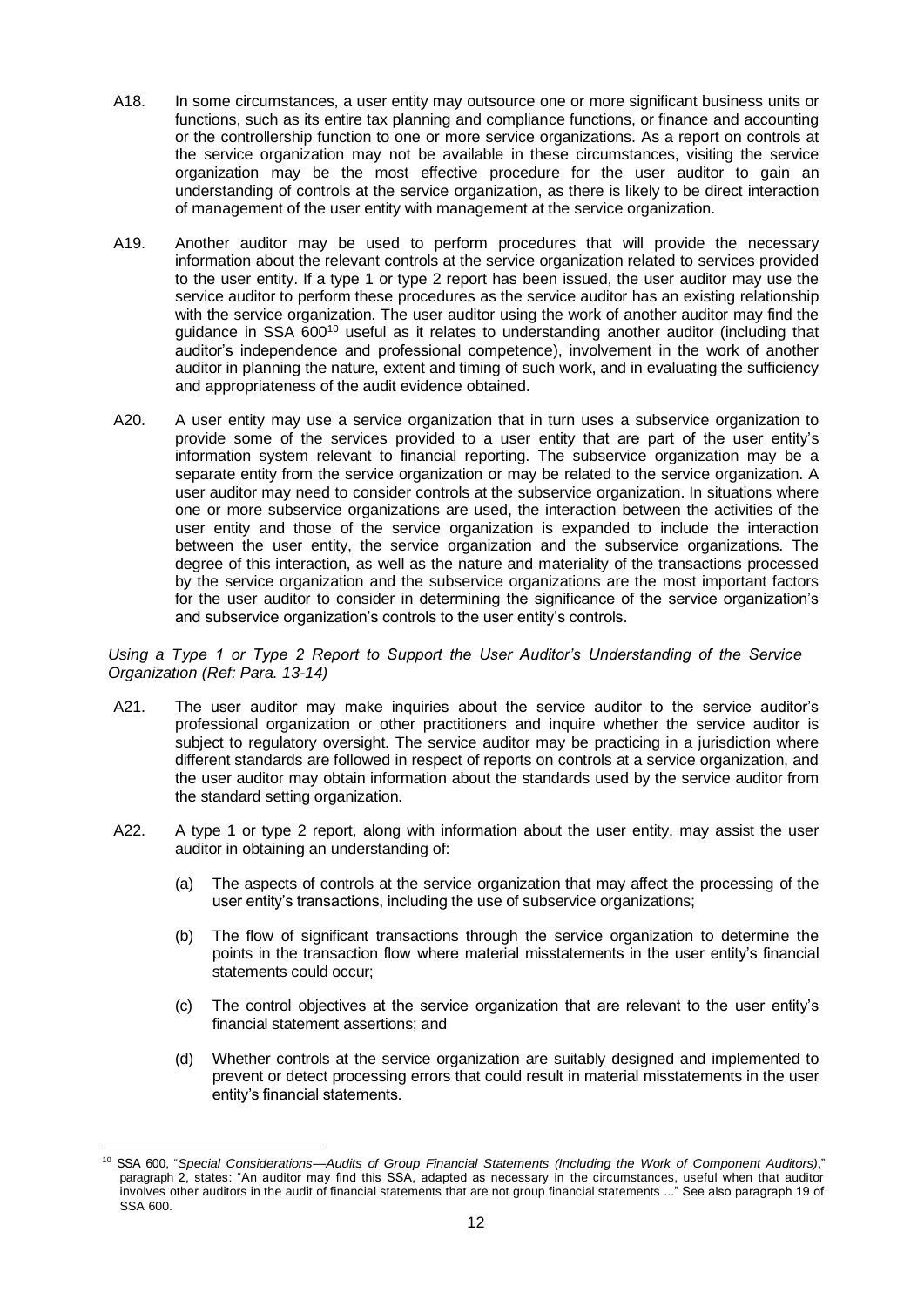A type 1 or type 2 report may assist the user auditor in obtaining a sufficient understanding to identify and assess the risks of material misstatement. A type 1 report, however, does not provide any evidence of the operating effectiveness of the controls.

- A23. A type 1 or type 2 report that is as of a date or for a period that is outside of the reporting period of a user entity may assist the user auditor in obtaining a preliminary understanding of the controls implemented at the service organization if the report is supplemented by additional current information from other sources. If the service organization's description of controls is as of a date or for a period that precedes the beginning of the period under audit, the user auditor may perform procedures to update the information in a type 1 or type 2 report, such as:
	- Discussing the changes at the service organization with user entity personnel who would be in a position to know of such changes;
	- Reviewing current documentation and correspondence issued by the service organization; or
	- Discussing the changes with service organization personnel.

#### **Responding to the Assessed Risks of Material Misstatement** (Ref: Para. 15)

- A24. Whether the use of a service organization increases a user entity's risk of material misstatement depends on the nature of the services provided and the controls over these services; in some cases, the use of a service organization may decrease a user entity's risk of material misstatement, particularly if the user entity itself does not possess the expertise necessary to undertake particular activities, such as initiating, processing, and recording transactions, or does not have adequate resources (for example, an IT system).
- A25. When the service organization maintains material elements of the accounting records of the user entity, direct access to those records may be necessary in order for the user auditor to obtain sufficient appropriate audit evidence relating to the operations of controls over those records or to substantiate transactions and balances recorded in them, or both. Such access may involve either physical inspection of records at the service organization's premises or interrogation of records maintained electronically from the user entity or another location, or both. Where direct access is achieved electronically, the user auditor may thereby obtain evidence as to the adequacy of controls operated by the service organization over the completeness and integrity of the user entity's data for which the service organization is responsible.
- A26. In determining the nature and extent of audit evidence to be obtained in relation to balances representing assets held or transactions undertaken by a service organization on behalf of the user entity, the following procedures may be considered by the user auditor:
	- (a) Inspecting records and documents held by the user entity: the reliability of this source of evidence is determined by the nature and extent of the accounting records and supporting documentation retained by the user entity. In some cases, the user entity may not maintain independent detailed records or documentation of specific transactions undertaken on its behalf.
	- (b) Inspecting records and documents held by the service organization: the user auditor's access to the records of the service organization may be established as part of the contractual arrangements between the user entity and the service organization. The user auditor may also use another auditor, on its behalf, to gain access to the user entity's records maintained by the service organization.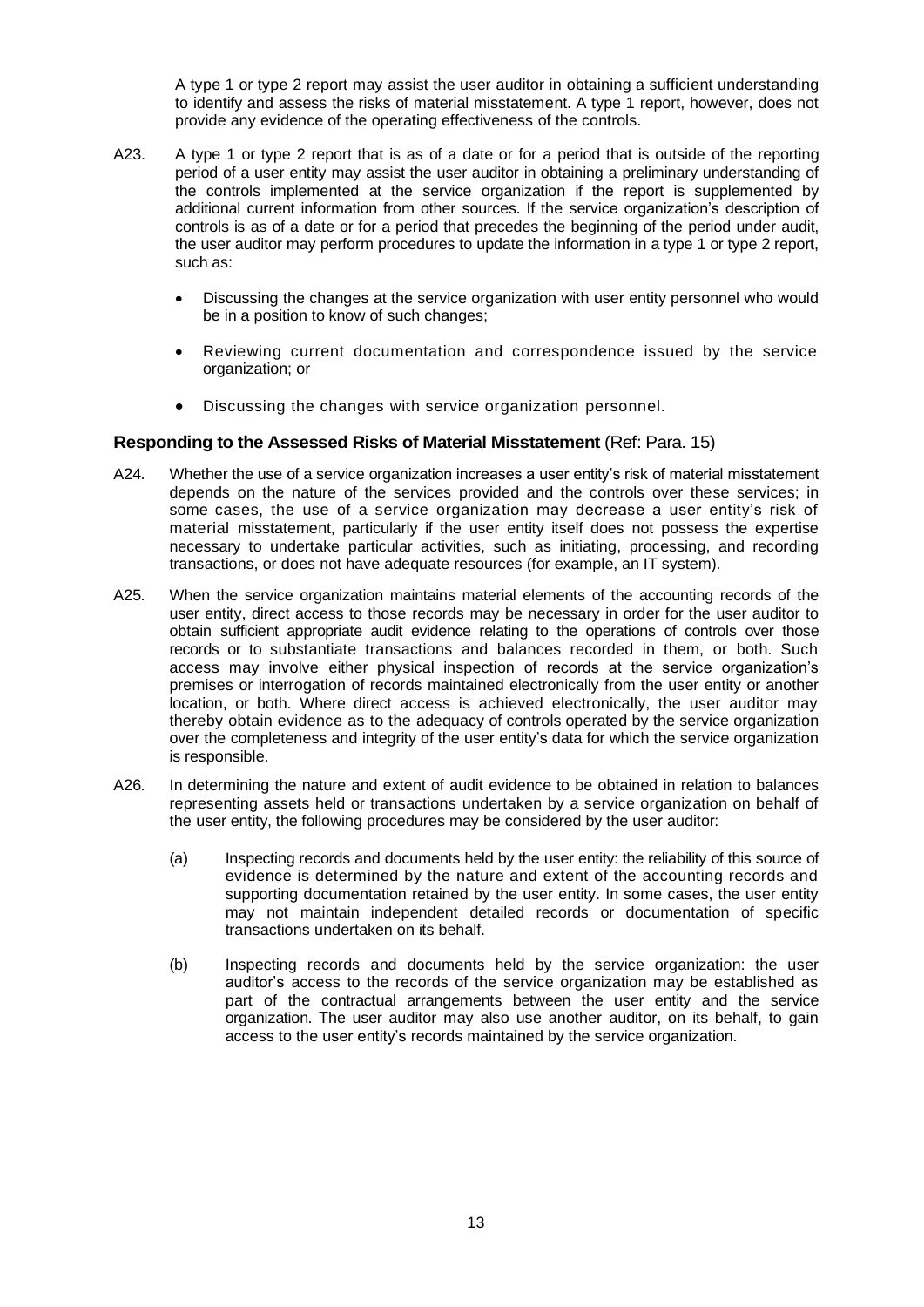(c) Obtaining confirmations of balances and transactions from the service organization: where the user entity maintains independent records of balances and transactions, confirmation from the service organization corroborating the user entity's records may constitute reliable audit evidence concerning the existence of the transactions and assets concerned. For example, when multiple service organizations are used, such as an investment manager and a custodian, and these service organizations maintain independent records, the user auditor may confirm balances with these organizations in order to compare this information with the independent records of the user entity.

If the user entity does not maintain independent records, information obtained in confirmations from the service organization is merely a statement of what is reflected in the records maintained by the service organization. Therefore, such confirmations do not, taken alone, constitute reliable audit evidence. In these circumstances, the user auditor may consider whether an alternative source of independent evidence can be identified.

- (d) Performing analytical procedures on the records maintained by the user entity or on the reports received from the service organization: the effectiveness of analytical procedures is likely to vary by assertion and will be affected by the extent and detail of information available.
- A27. Another auditor may perform procedures that are substantive in nature for the benefit of user auditors. Such an engagement may involve the performance, by another auditor, of procedures agreed upon by the user entity and its user auditor and by the service organization and its service auditor. The findings resulting from the procedures performed by another auditor are reviewed by the user auditor to determine whether they constitute sufficient appropriate audit evidence. In addition, there may be requirements imposed by governmental authorities or through contractual arrangements whereby a service auditor performs designated procedures that are substantive in nature. The results of the application of the required procedures to balances and transactions processed by the service organization may be used by user auditors as part of the evidence necessary to support their audit opinions. In these circumstances, it may be useful for the user auditor and the service auditor to agree, prior to the performance of the procedures, to the audit documentation or access to audit documentation that will be provided to the user auditor.
- A28. In certain circumstances, in particular when a user entity outsources some or all of its finance function to a service organization, the user auditor may face a situation where a significant portion of the audit evidence resides at the service organization. Substantive procedures may need to be performed at the service organization by the user auditor or another auditor on its behalf. A service auditor may provide a type 2 report and, in addition, may perform substantive procedures on behalf of the user auditor. The involvement of another auditor does not alter the user auditor's responsibility to obtain sufficient appropriate audit evidence to afford a reasonable basis to support the user auditor's opinion. Accordingly, the user auditor's consideration of whether sufficient appropriate audit evidence has been obtained and whether the user auditor needs to perform further substantive procedures includes the user auditor's involvement with, or evidence of, the direction, supervision and performance of the substantive procedures performed by another auditor.

*Tests of Controls* (Ref: Para. 16)

- A29. The user auditor is required by SSA 330<sup>11</sup> to design and perform tests of controls to obtain sufficient appropriate audit evidence as to the operating effectiveness of controls in certain circumstances. In the context of a service organization, this requirement applies when:
	- (a) The user auditor's assessment of risks of material misstatement includes an expectation that the controls at the service organization are operating effectively (that is, the user auditor intends to rely on the operating effectiveness of controls at the service organization in determining the nature, timing and extent of substantive procedures); or

<sup>11</sup> SSA 330, paragraph 8.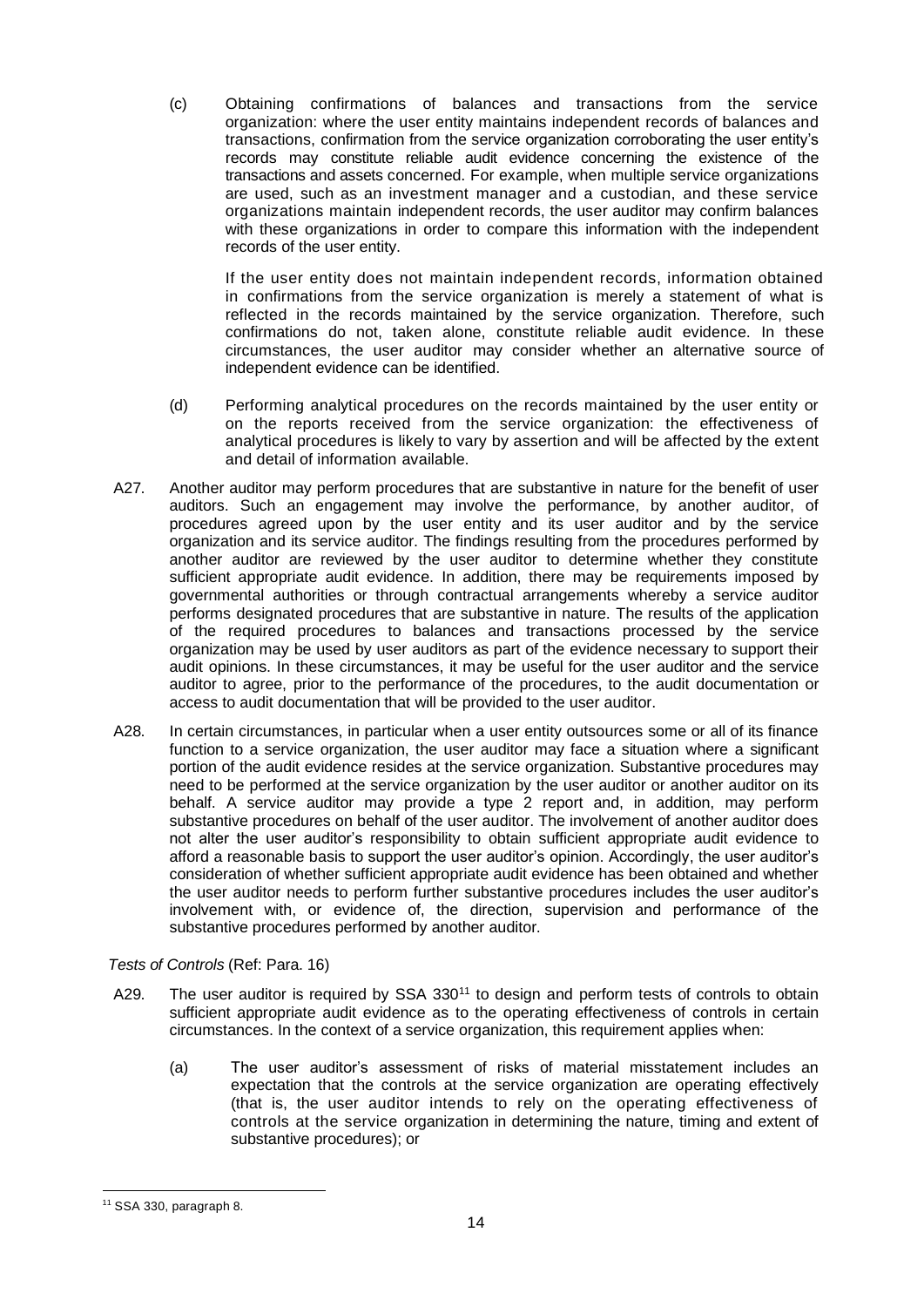- (b) Substantive procedures alone, or in combination with tests of the operating effectiveness of controls at the user entity, cannot provide sufficient appropriate audit evidence at the assertion level.
- A30. If a type 2 report is not available, a user auditor may contact the service organization, through the user entity, to request that a service auditor be engaged to provide a type 2 report that includes tests of the operating effectiveness of the controls or the user auditor may use another auditor to perform procedures at the service organization that test the operating effectiveness of those controls. A user auditor may also visit the service organization and perform tests of relevant controls if the service organization agrees to it. The user auditor's risk assessments are based on the combined evidence provided by the work of another auditor and the user auditor's own procedures.

Using a Type 2 Report as Audit Evidence that Controls at the Service Organization Are Operating Effectively (Ref: Para. 17)

- A31. A type 2 report may be intended to satisfy the needs of several different user auditors; therefore tests of controls and results described in the service auditor's report may not be relevant to assertions that are significant in the user entity's financial statements. The relevant tests of controls and results are evaluated to determine that the service auditor's report provides sufficient appropriate audit evidence about the effectiveness of the controls to support the user auditor's risk assessment. In doing so, the user auditor may consider the following factors:
	- (a) The time period covered by the tests of controls and the time elapsed since the performance of the tests of controls;
	- (b) The scope of the service auditor's work and the services and processes covered, the controls tested and tests that were performed, and the way in which tested controls relate to the user entity's controls; and
	- (c) The results of those tests of controls and the service auditor's opinion on the operating effectiveness of the controls.
- A32. For certain assertions, the shorter the period covered by a specific test and the longer the time elapsed since the performance of the test, the less audit evidence the test may provide. In comparing the period covered by the type 2 report to the user entity's financial reporting period, the user auditor may conclude that the type 2 report offers less audit evidence if there is little overlap between the period covered by the type 2 report and the period for which the user auditor intends to rely on the report. When this is the case, a type 2 report covering a preceding or subsequent period may provide additional audit evidence. In other cases, the user auditor may determine it is necessary to perform, or use another auditor to perform, tests of controls at the service organization in order to obtain sufficient appropriate audit evidence about the operating effectiveness of those controls.
- A33. It may also be necessary for the user auditor to obtain additional evidence about significant changes to the controls at the service organization outside of the period covered by the type 2 report or determine additional audit procedures to be performed. Relevant factors in determining what additional audit evidence to obtain about controls at the service organization that were operating outside of the period covered by the service auditor's report may include:
	- The significance of the assessed risks of material misstatement at the assertion level;
	- The specific controls that were tested during the interim period, and significant changes to them since they were tested, including changes in the information system, processes, and personnel;
	- The degree to which audit evidence about the operating effectiveness of those controls was obtained;
	- The length of the remaining period;
	- The extent to which the user auditor intends to reduce further substantive procedures based on the reliance on controls; and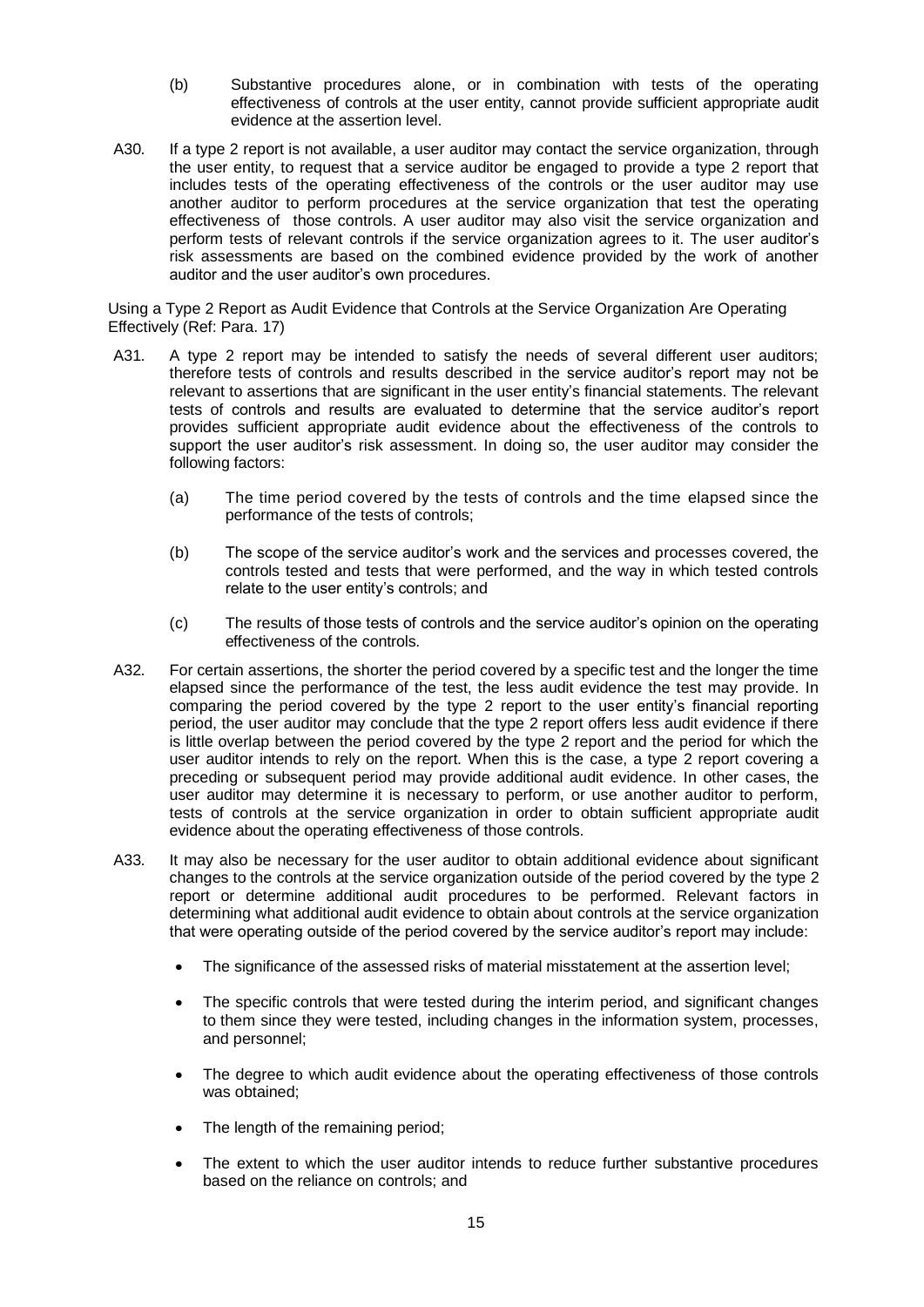- The effectiveness of the control environment and the user entity's process to monitor the system of internal control.
- A34. Additional audit evidence may be obtained, for example, by extending tests of controls over the remaining period or testing the user entity's process to monitor the system of internal control.
- A35. If the service auditor's testing period is completely outside the user entity's financial reporting period, the user auditor will be unable to rely on such tests for the user auditor to conclude that the user entity's controls are operating effectively because they do not provide current audit period evidence of the effectiveness of the controls, unless other procedures are performed.
- A36. In certain circumstances, a service provided by the service organization may be designed with the assumption that certain controls will be implemented by the user entity. For example, the service may be designed with the assumption that the user entity will have controls in place for authorizing transactions before they are sent to the service organization for processing. In such a situation, the service organization's description of controls may include a description of those complementary user entity controls. The user auditor considers whether those complementary user entity controls are relevant to the service provided to the user entity.
- A37. If the user auditor believes that the service auditor's report may not provide sufficient appropriate audit evidence, for example, if a service auditor's report does not contain a description of the service auditor's tests of controls and results thereon, the user auditor may supplement the understanding of the service auditor's procedures and conclusions by contacting the service organization, through the user entity, to request a discussion with the service auditor about the scope and results of the service auditor's work. Also, if the user auditor believes it is necessary, the user auditor may contact the service organization, through the user entity, to request that the service auditor perform procedures at the service organization. Alternatively, the user auditor, or another auditor at the request of the user auditor, may perform such procedures.
- A38. The service auditor's type 2 report identifies results of tests, including exceptions and other information that could affect the user auditor's conclusions. Exceptions noted by the service auditor or a modified opinion in the service auditor's type 2 report do not automatically mean that the service auditor's type 2 report will not be useful for the audit of the user entity's financial statements in assessing the risks of material misstatement. Rather, the exceptions and the matter giving rise to a modified opinion in the service auditor's type 2 report are considered in the user auditor's assessment of the testing of controls performed by the service auditor. In considering the exceptions and matters giving rise to a modified opinion, the user auditor may discuss such matters with the service auditor. Such communication is dependent upon the user entity contacting the service organization, and obtaining the service organization's approval for the communication to take place.

Communication of deficiencies in internal control identified during the audit

- A39. The user auditor is required to communicate in writing significant deficiencies identified during the audit to both management and those charged with governance on a timely basis<sup>12</sup>. The user auditor is also required to communicate to management at an appropriate level of responsibility on a timely basis other deficiencies in internal control identified during the audit that, in the user auditor's professional judgment, are of sufficient importance to merit management's attention<sup>13</sup>. Matters that the user auditor may identify during the audit and may communicate to management and those charged with governance of the user entity include:
	- Any controls within the entity's process to monitor the system of internal control that could be implemented by the user entity, including those identified as a result of obtaining a type 1 or type 2 report;
	- Instances where complementary user entity controls are noted in the type 1 or type 2 report and are not implemented at the user entity; and

<sup>12</sup> SSA 265, "*Communicating Deficiencies in Internal Control to Those Charged with Governance and Management*," paragraphs  $9 - 10$ .

<sup>13</sup> SSA 265, paragraph 10.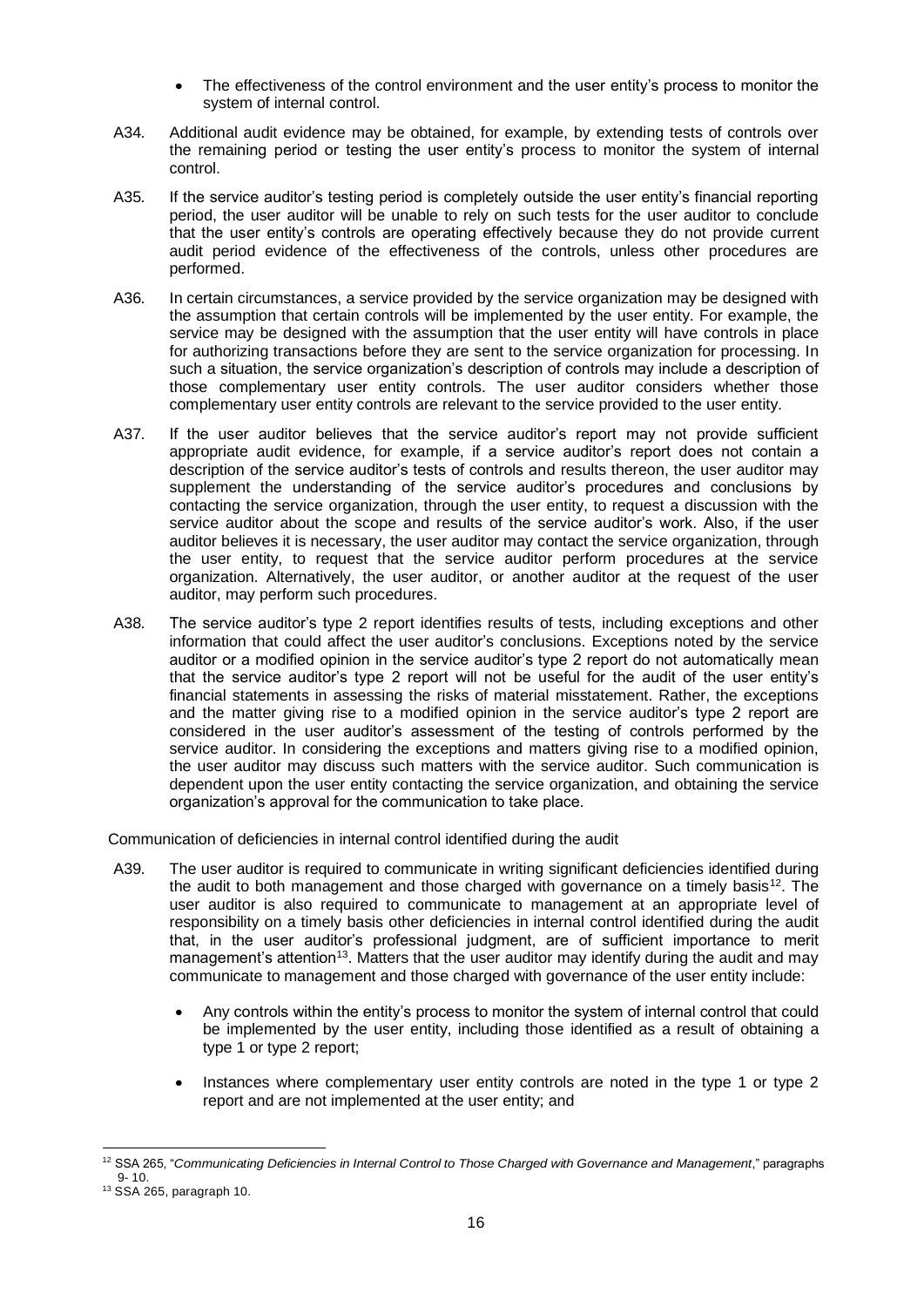• Controls that may be needed at the service organization that do not appear to have been implemented or that are not specifically covered by a type 2 report.

#### **Type 1 and Type 2 Reports that Exclude the Services of a Subservice Organization** (Ref: Para. 18)

A40. If a service organization uses a subservice organization, the service auditor's report may either include or exclude the subservice organization's relevant control objectives and related controls in the service organization's description of its system and in the scope of the service auditor's engagement. These two methods of reporting are known as the inclusive method and the carve-out method, respectively. If the type 1 or type 2 report excludes the controls at a subservice organization, and the services provided by the subservice organization are relevant to the audit of the user entity's financial statements, the user auditor is required to apply the requirements of this SSA in respect of the subservice organization. The nature and extent of work to be performed by the user auditor regarding the services provided by a subservice organization depend on the nature and significance of those services to the user entity and the relevance of those services to the audit.

The application of the requirement in paragraph 9 assists the user auditor in determining the effect of the subservice organization and the nature and extent of work to be performed.

# **Fraud, Non-Compliance with Laws and Regulations and Uncorrected Misstatements in Relation to Activities at the Service Organization**

(Ref: Para. 19)

A41. A service organization may be required under the terms of the contract with user entities to disclose to affected user entities any fraud, non-compliance with laws and regulations or uncorrected misstatements attributable to the service organization's management or employees. As required by paragraph 19, the user auditor makes inquiries of the user entity management regarding whether the service organization has reported any such matters and evaluates whether any matters reported by the service organization affect the nature, timing and extent of the user auditor's further audit procedures. In certain circumstances, the user auditor may require additional information to perform this evaluation, and may request the user entity to contact the service organization to obtain the necessary information.

# **Reporting by the User Auditor** (Ref: Para. 20)

- A42. When a user auditor is unable to obtain sufficient appropriate audit evidence regarding the services provided by the service organization relevant to the audit of the user entity's financial statements, a limitation on the scope of the audit exists. This may be the case when:
	- The user auditor is unable to obtain a sufficient understanding of the services provided by the service organization and does not have a basis for the identification and assessment of the risks of material misstatement;
	- A user auditor's risk assessment includes an expectation that controls at the service organization are operating effectively and the user auditor is unable to obtain sufficient appropriate audit evidence about the operating effectiveness of these controls; or
	- Sufficient appropriate audit evidence is only available from records held at the service organization, and the user auditor is unable to obtain direct access to these records.

Whether the user auditor expresses a qualified opinion or disclaims an opinion depends on the user auditor's conclusion as to whether the possible effects on the financial statements are material or pervasive.

#### *Reference to the Work of a Service Auditor* (Ref: Para. 21-22)

A43. In some cases, law or regulation may require a reference to the work of a service auditor in the user auditor's report, for example, for the purposes of transparency in the public sector. In such circumstances, the user auditor may need the consent of the service auditor before making such a reference.